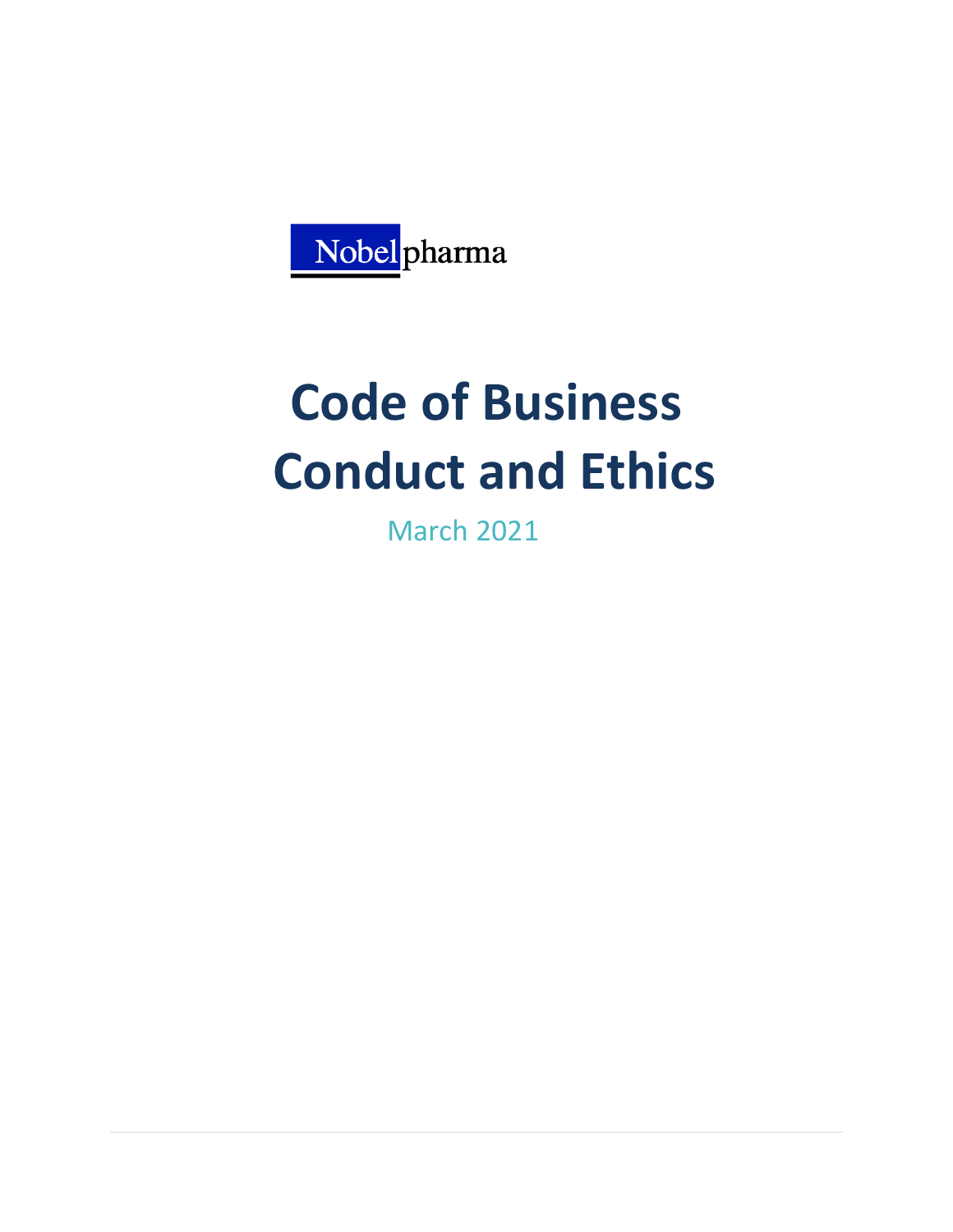#### **Dear Colleagues,**

The mission of Nobelpharma America, LLC is unique as we occupy a space in the Pharmaceutical and Medical Device industry designed to improve the lives of people living with diseases with little or no other treatment options. This uniqueness extends beyond the products we provide and is demonstrated by our employees in all that they do. This shared passion creates unity around our mission, vision and values. Our mission to fulfill unmet medical needs is life changing for people around the world and is what inspires all of us to excellence. We expect our NPA team members to demonstrate this excellence in all they do.

Our values driven culture is a top-down approach with compliance at the core and cascading out in all we do. This compliance centered approach is critical to our success in bringing our products to the patients who need them. I am not only proud to maintain this culture to ensure our growth and sustainability but also proud to be a part of team that uncompromisingly supports this important value. It is a high bar but one we all believe in.

As we continue to build our company, and deliver quality products, this Code of Business Conduct and Ethics is an excellent resource to address questions you may have. Please take the time to review this Code carefully, as you will come away with a greater understanding of ethical conduct and NPA's values. Doing the right thing for the right ethical reasons will continue to build a foundation of trust and confidence for our employees, our patients, our customers, and the public.

Respectfully,

Yoshiki Kida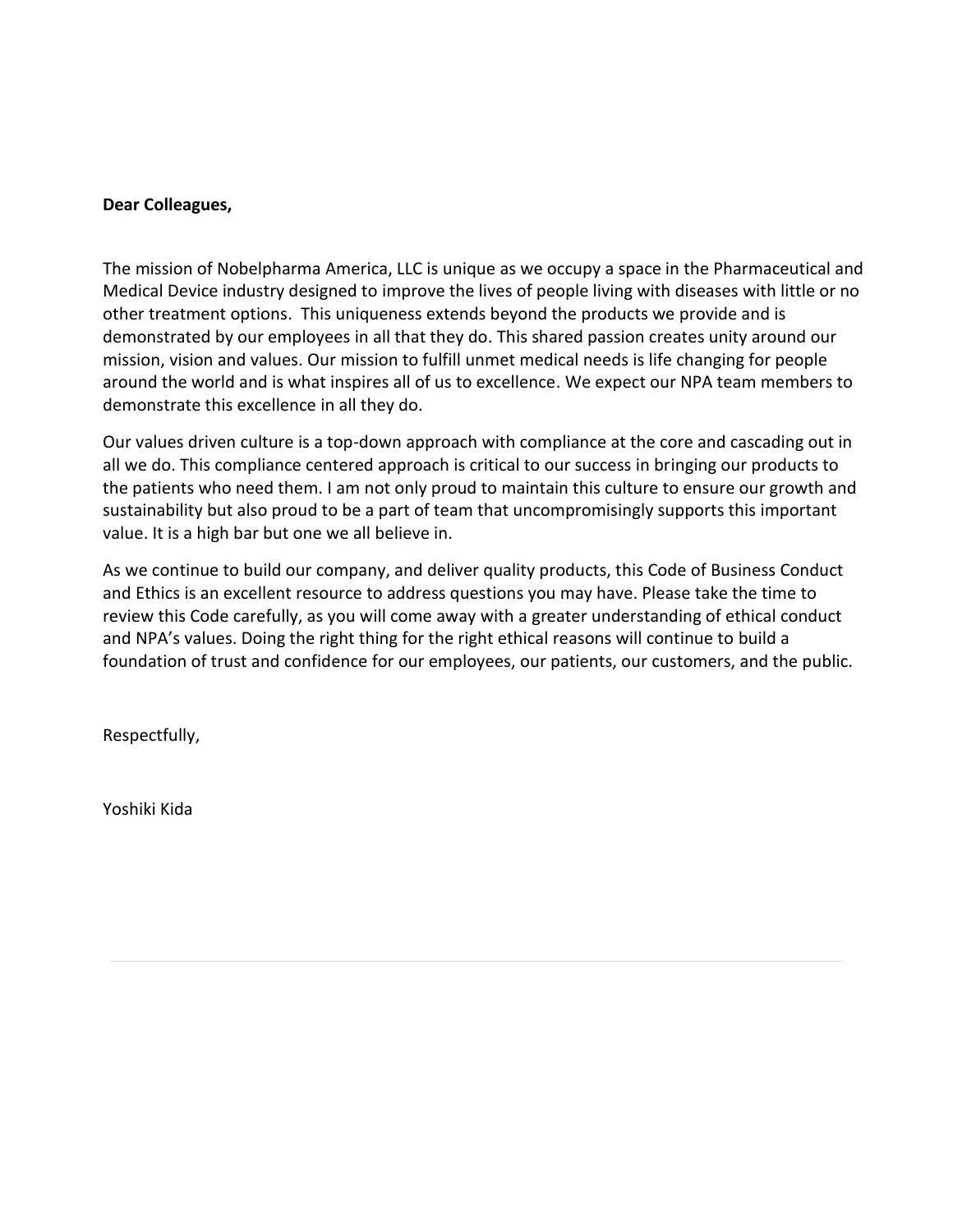# Our Mission

# "Contribute to Society by Providing Critical but Neglected

Pharmaceuticals and Medical Devices"

# Our Vision

We keep our commitment to the field of unmet needs rather than therapeutic fields from a patient perspective. Putting ourselves in the position of the people who are looking forward to our research progress, we focus assiduous efforts on research and development of drugs and medical devices for unmet needs, such as drugs for

intractable and/or rare diseases.

# Our Value

We keep up to further evolve by developing First-In-Class (world most innovative)

and Best-In-Class (world best) drugs and medical devices, aiming to launch our

products in the U.S. Our efforts continue in order to "contribute to society by

providing critical but neglected pharmaceuticals and medical devices."

# **Management Policies**

# **1. General**

- Share the Mission, Policies and Action Criteria among all stakeholders (employees, shareholders, officers)
- Pursue the evolution of the Company, yet becoming larger is not our main goal
- Comply with regulations and ethical codes
- Ensure transparency and disclosure

# **2. Personnel**

- Value employees and families, and respect self-development
- Value employees as being a select few, and create an environment where they can enjoy working
- Value suggestions and opinions from employees

# **3. Products**

- Pursue high quality in products and data
- Ensure post-marketing safety
- Search for product seeds externally
- **4. Capital**
	- Profits come as a result of and mean to achieve the Mission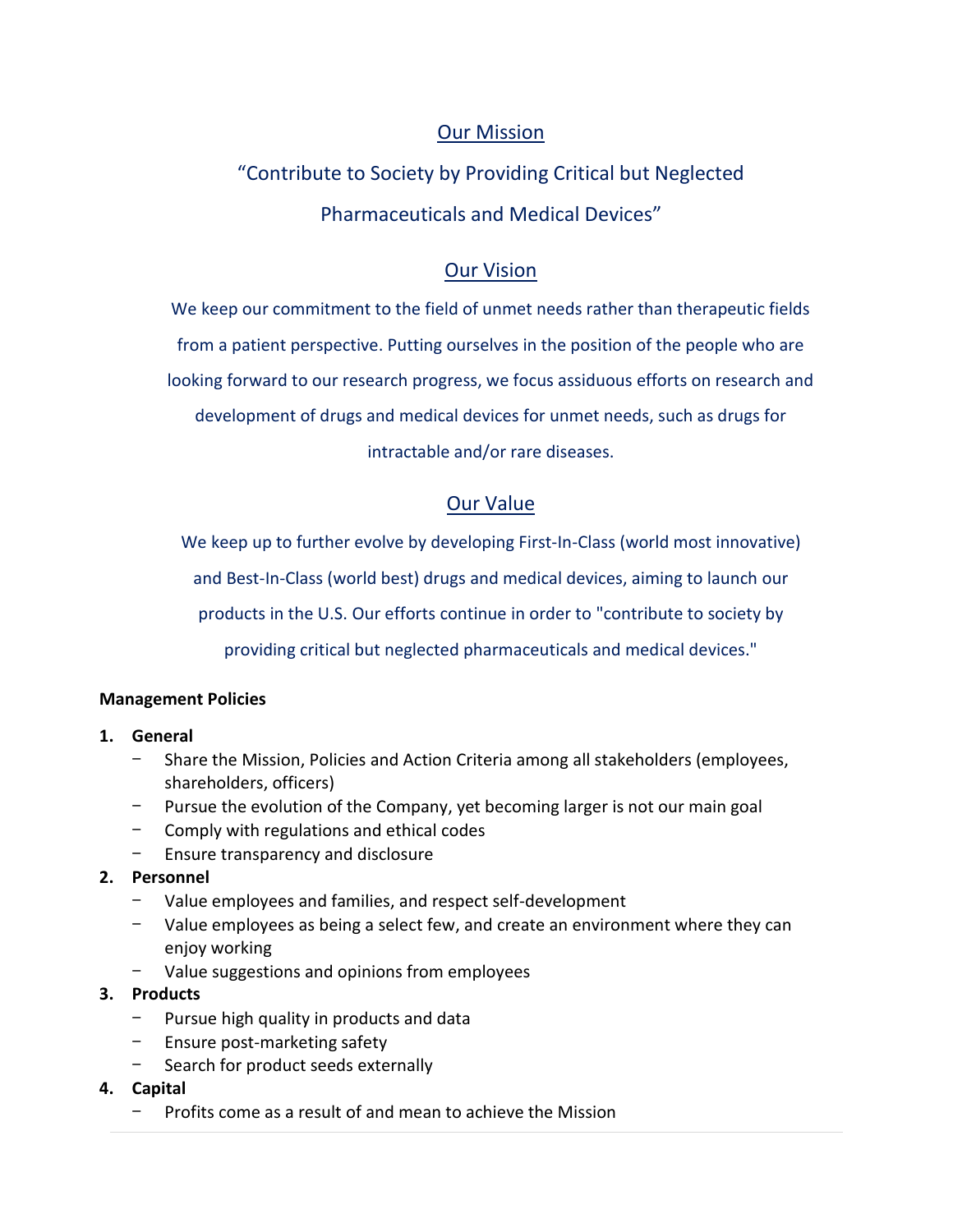- Focus on a higher return on sales/profits per employee
- Keep in mind the disadvantages of failure, not just the assumption of success when making investment decisions
- Profits are distributed to shareholders (dividends), employees, and to internal reserves
- Asset management only with a principal guarantee

#### **Action Criteria**

- **1. Principle**
	- When in doubt, the patient benefit takes priority
- **2. Our Challenges**
	- You never know how it will turn out unless you try, but do not hesitate to cut losses
	- Even if there is no precedent, be the first to try it

#### **3. Speed**

- Never forget patients are waiting
- Set a deadline first by date
- If failed, learn from experiences for the next chances
- Speedy decisions by Department managers

# **4. Cost/Efficiency**

- Never carry/purchase deadwood, never take/cause wasteful actions
- No overtime work is considered good
- Consider patient needs, scientific rationality and laws/regulations when pursuing higher quality in products/data
- Pursue cost reduction with the principle of multiple sources, while regarding providers as partners

# **5. Communication/Relationship**

- Never prioritize loyalty to company over morals
- Rejecting inter-departmental advice and cooperation is a symptom of Big Company Disease
- Superiors to confidently entrust tasks to subordinates, but never leave unmanaged
- Hear anyone out, never interrupt in the middle
- Start with a conclusion when explaining/responding
- Greetings may seem small, but they are important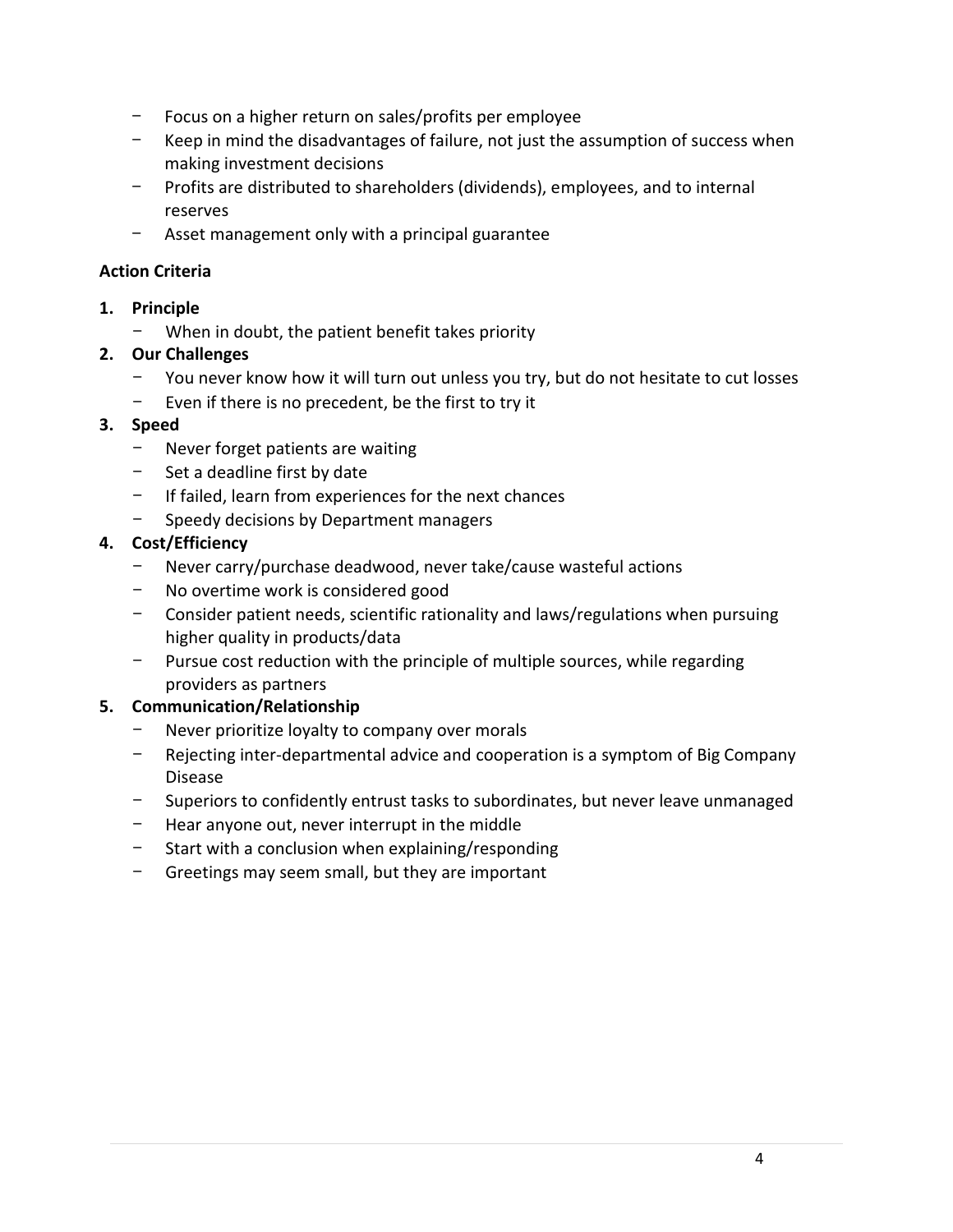# **Table of Contents**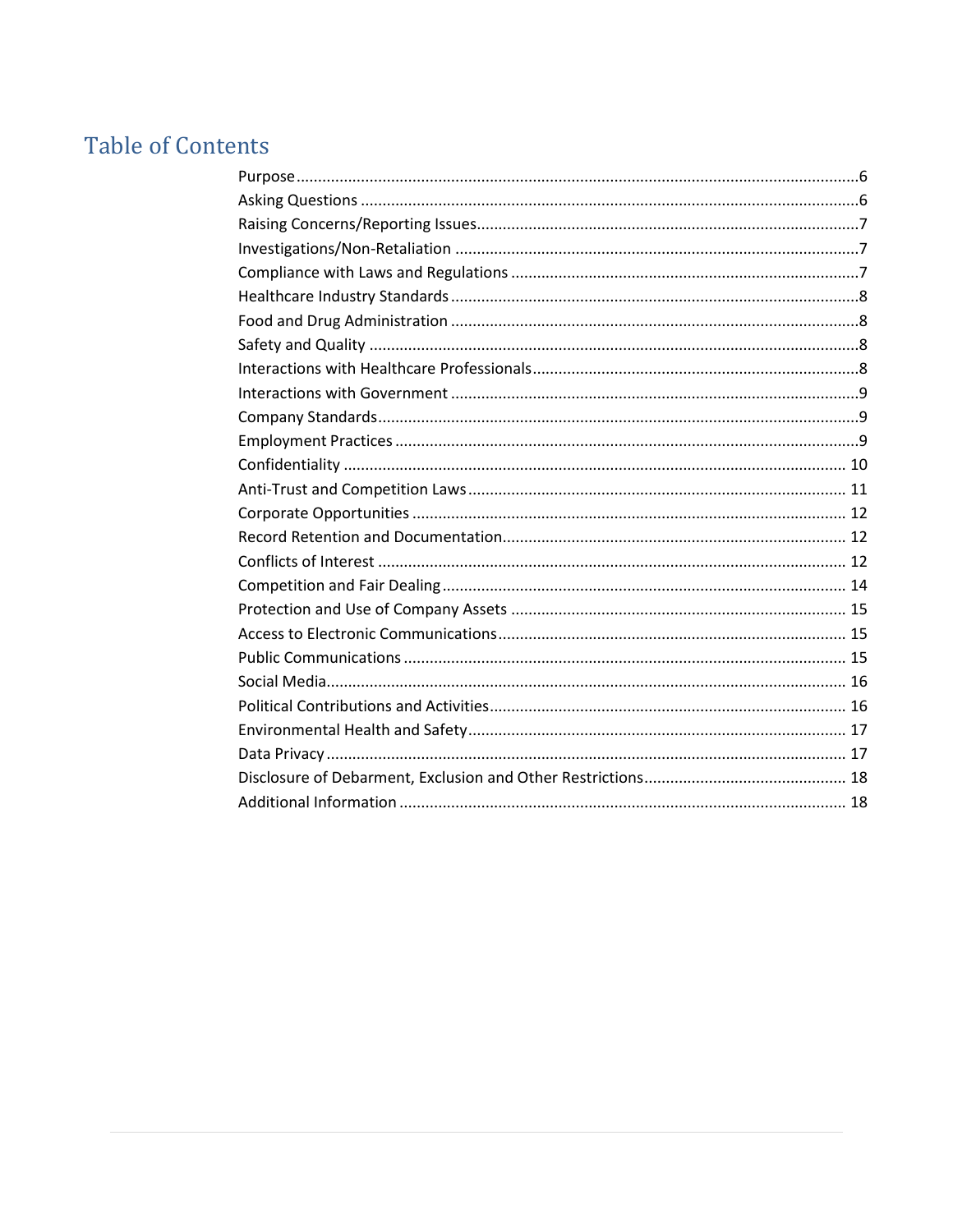# <span id="page-5-0"></span>**Purpose**

This Code of Business Conduct and Ethics (the "Code") provides guidance to help us make the right ethical decisions while conducting business on behalf of Nobelpharma America, LLC. ("Nobelpharma America, LLC" or the "Company"). The Code is also a tool to help us apply our values to specific situations that we may face and applies to all directors, officers, employees, and contractors of the Company.

The Company has issued this Code to reflect its firm commitment to compliance and to demonstrate its belief in the highest standards of ethics and integrity. It also serves as a guide to help us achieve our goals and set expectations by highlighting many of the laws, rules and regulations that affect our industry. More importantly, it helps protect our reputation by assuring our customers, business partners, investors and patients that together we are committed to a culture of ethics and compliance.

This Code is designed to guide our business behavior and covers a wide range of business policies and standards but does not cover every issue that may arise. In addition to what is found in this Code, all of us at Nobelpharma America, LLC are responsible for knowing and following the laws and regulations and Nobelpharma America, LLC policies and procedures that apply to the work we do. You are expected to be familiar with the rules and regulations that affect your particular job.

This Code can also be found on the Nobelpharma America, LLC website [www.nobelpharma-us.com](http://www.nobelpharma-us.com/)

# <span id="page-5-1"></span>**Asking Questions**

During the course of your responsibilities at Nobelpharma America, LLC, if you are faced with a difficult business decision that is not addressed in this Code or any Company policies, or if you witness something that you feel may be a potential violation of the Code or any Company policies, ask yourself the following questions:

- o Am I violating any laws or a Nobelpharma America, LLC policy or procedure?
- o Is it honest and fair?
- o Is it in the best interests of Nobelpharma America, LLC?
- o What is the right thing to do?
- o Am I treating others the way they want to be treated?
- o How does the way I treat others make me feel about myself and Nobelpharma America, LLC?
- $\circ$  Could my decision or action appear improper if published on the front page of a newspaper or discussed on the news?

If you know it is wrong, do not do it. If you feel uncomfortable about a situation or have any doubt about whether it is consistent with Nobelpharma America, LLC's high ethical standards, you should seek guidance from your Supervisor, Human Resources, member of the Leadership Team, the Head of Compliance or the CEO.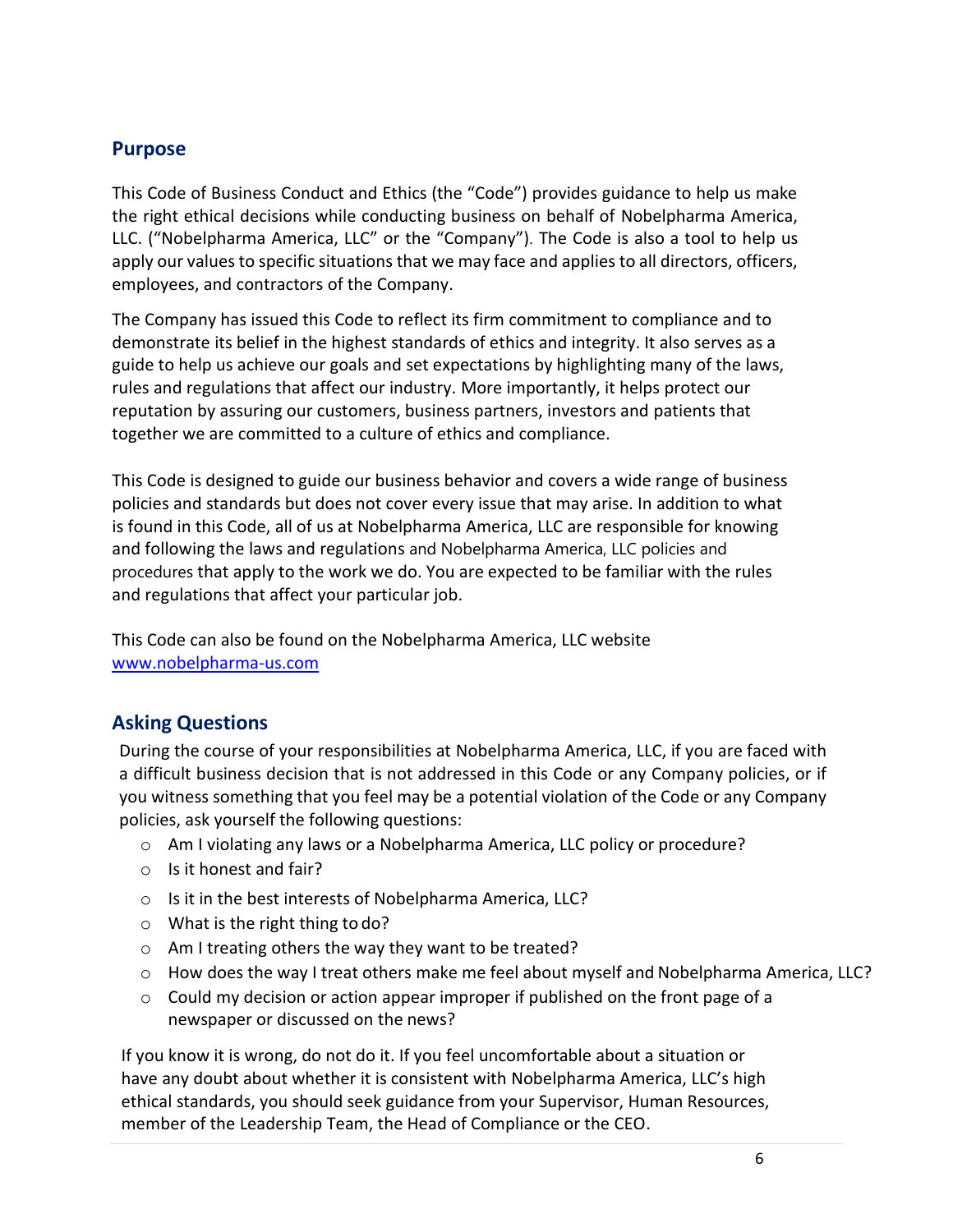# <span id="page-6-0"></span>**Raising Concerns/Reporting Issues**

Asking questions and reporting possible violations of the Code or any Company policy helps protect Nobelpharma America, LLC and ensure we all act ethically and responsibly. As a Nobelpharma America, LLC employee, you are required to report internally any actual or suspected violation by anyone of this Code, applicable laws, rules, and regulations or any of Nobelpharma America, LLC's policies or procedures. If you see something that you feel is not right, including something conde by a contractor of vendor of Nobelpharma America, LLC, you have a responsibility to speak up.

You must report any actual or suspected violations to your Supervisor, Human Resources, member of the Leadership Team, the Head of Compliance or the CEO. While we hope you feel comfortable discussing any matter with your manager or any of these individuals, you may also report actual or suspected violations through our Compliance Line. The Compliance Line is managed by a third-party vendor, and is available 24 hours a day, 7 days a week at 844-408-0214 or [http://nobelpharma-us.ethicspoint.com/.](http://nobelpharma-us.ethicspoint.com/) If you do not report anonymously, confidentiality will be maintained to the fullest extent feasible. The reported information is provided to the Head of Compliance who will take the appropriate action. You may follow up via the Compliance Line regarding your inquiry.

In addition, if a concern has been reported directly to you, you must promptly refer the matter to the Head of Compliance, either directly or through the Compliance Line.

# <span id="page-6-1"></span>**Investigations/Non-Retaliation**

Nobelpharma America, LLC is committed to a compliant culture and will promptly investigate all good faith reports of actual or suspected violations of the law, our Code, or any company policies, procedures. Violations of the law, our Code or any of Nobelpharma America, LLC's policies or procedures may result in appropriate corrective and/or disciplinary action, which may include termination of employment. As necessary, the Company may also report violations to the appropriate authorities.

Employees will never face retaliation for making a report in good faith. Retaliation is an act against someone who makes a good faith report or participates in an investigation. All forms of retaliation are strictly prohibited at Nobelpharma America, LLC. If you believe that you have faced retaliation for raising a good faith concern, you should contact your Supervisor, Human Resources, member of the Leadership Team, the Head of Compliance or the CEO. You may also use the Compliance Line if you so choose.

# <span id="page-6-2"></span>**Compliance with Laws and Regulations**

You are responsible for complying with all federal, state, and local laws, rules, regulations, regulatory orders, and industry codes applicable to our business. The Company is organized and governed primarily by U.S. laws, rules and regulations; however, whether you are engaging in business within or outside of the United States, you must comply with the laws, rules, regulations and regulatory orders of the United States, including the Foreign Corrupt Practices Act, Anti-Kickback Statute, False Claims Act, Health Insurance Portability and Accountability Act ("HIPAA") and U.S. import/export rules and regulations, in addition to the applicable laws of other jurisdictions. If compliance with this Code or any Company policies should ever conflict with the law, you must comply with the law.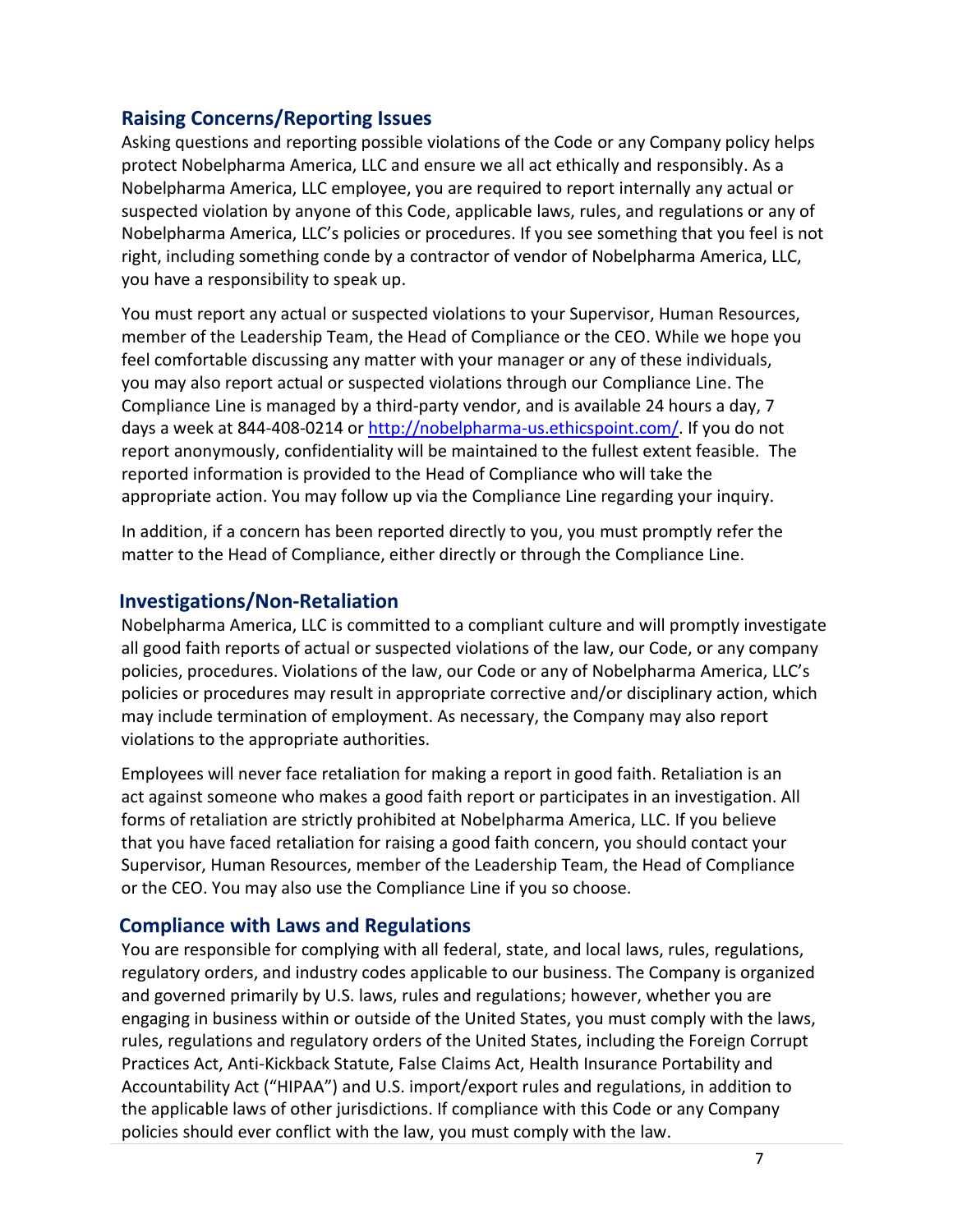You should always undertake to acquire knowledge of the legal requirements relating to your duties sufficient to enable you to recognize potential compliance concerns and to know when to seek advice from your supervisor or the CEO. In some instances, this may include knowing and understanding legal requirements related to the biopharmaceutical industry, antitrust, privacy and data breach, government contracting, export controls, and/or employment law.

# <span id="page-7-1"></span><span id="page-7-0"></span>**Healthcare Industry Standards**

#### **Food and Drug Administration**

The U.S. Food and Drug Administration ("FDA") is the federal agency responsible for overseeing the safety of pharmaceuticals, biologics, medical devices, and other products under the Federal Food, Drug and Cosmetic Act ("FDCA") and its implementing regulations. The FDA regulates many aspects of Nobelpharma America, LLC's business, including aspects relating to research, development, manufacturing, distribution, marketing, and promotion of our products.

#### <span id="page-7-2"></span>**Safety and Quality**

The safety of patients is the most critical aspect of our work. To safeguard our customers' trust and NPA's reputation, every employee is expected to demonstrate complete dedication to quality and safety.

Not only do we have an ethical responsibility to collect, process and evaluate any potential issues reported concerning our products, we also have a legal obligation to do so. For instance, FDA laws and regulations require that Nobelpharma America, LLC closely monitor all reports of adverse events associated with the use of the Company's products.

The safety and quality of our products and services includes regulatory submissions, advertising, labeling, and promotional materials and activities, and other product and service requirements. The Company maintains operating procedures that are designed to ensure compliance with applicable laws and regulations related to such activities. Each employee is responsible for the quality of his or her work and for complying with these procedures.

#### <span id="page-7-3"></span>**Interactions with Healthcare Professionals**

Healthcare professionals must determine the best course of care for their patients, and Nobelpharma America, LLC is committed to providing information to assist them in appropriate treatment decisions. This includes fair, accurate, and balanced product information, scientific and medical information, and safety information, as specified in the Company's policies and procedures. When Nobelpharma America, LLC employees interact with healthcare professionals, we do so with honesty, fairness and integrity.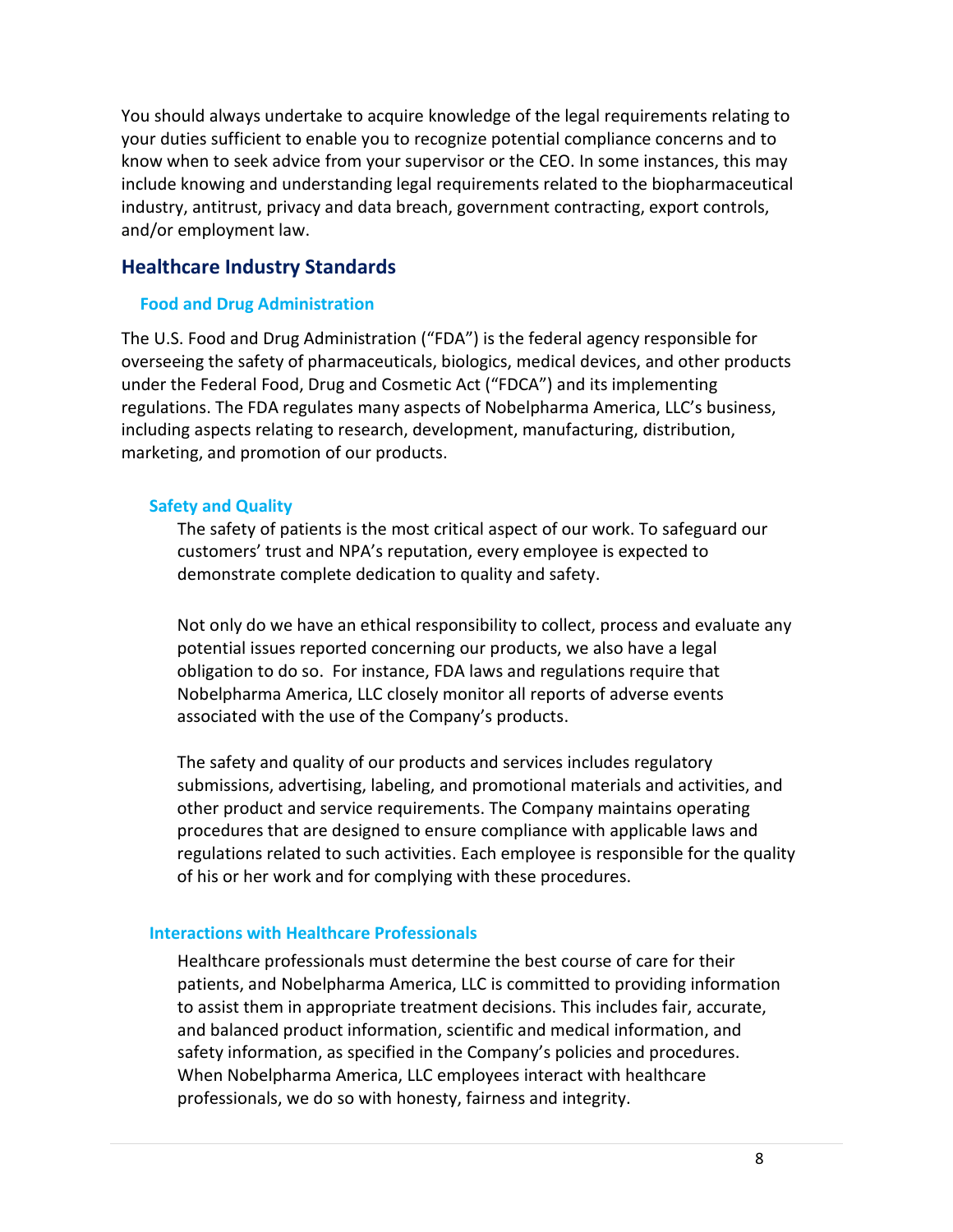Nobelpharma America, LLC employees providing information about our products to healthcare professionals learn and understand the on-label use of the Company's promoted products. The on-label use is the use that is approved by the FDA as stated on the label. The FDA prohibits manufacturers from marketing or promotion a drug for an off-label use. Healthcare providers, however, may prescribe or discuss off-label information with their patients and the Company's Medical Affairs department may be able to respond to certain unsolicited requests for off-label information for a Company product but only according to Company policies and procedures.

#### <span id="page-8-0"></span>**Interactions with Government**

Nobelpharma America, LLC is committed to conducting our business with all governmental authorities (both state and federal) and their representatives with the highest standards of business ethics and in compliance with all applicable laws and regulations, including the special requirements that apply to interactions with the government.

# <span id="page-8-2"></span><span id="page-8-1"></span>**Company Standards**

#### **Employment Practices**

The Company is committed to treating our employees and job applicants with respect and fairness. We pursue fair employment practices in every aspect of our business. You are expected to comply with all applicable labor and employment laws. The following is a brief summary of our employment policies and procedures and a more comprehensive summary can be found in our Employee Handbook:

- $\circ$  Anti-Discrimination It is Nobelpharma America, LLC's policy to base all employment decisions without regard or consideration to any individual's race, religion, creed, color, national origin, ancestry, genetic information, physical disability, mental disability, medical condition, marital status, sex, age, citizenship, veteran status, sexual orientation, or any other basis prohibited by applicable federal, state or local law.
- $\circ$  Harassment Harassment on the basis of an individual's race, religious creed, color, national origin, ancestry, genetic information, physical disability, mental disability, medical condition, marital status, sex, age, citizenship, veteran status, sexual orientation, or any other basis prohibited by applicable federal, state or local law is strictly prohibited.
- o Anti-Retaliation Nobelpharma America, LLC will not tolerate any form of retaliation against any employee for engaging in protected activity.

It is your responsibility to understand and comply with the laws, regulations and policies that are relevant to your job. You should contact the Supervisor, Human Resources, member of the Leadership Team, the Head of Compliance or the CEO to report any type of discrimination, harassment or retaliation or if you have any questions about the laws, regulations and policies that apply to you.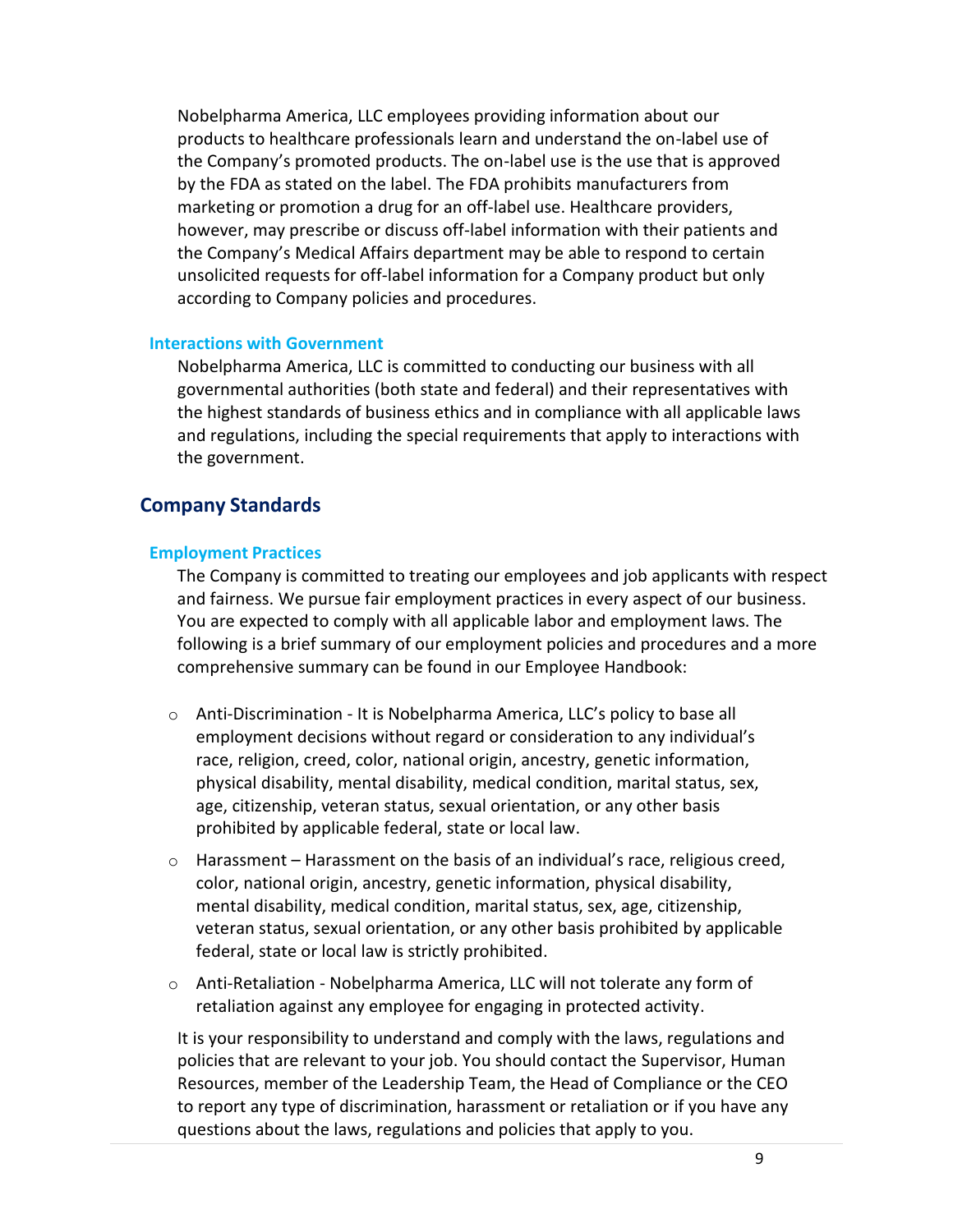#### <span id="page-9-0"></span>**Confidentiality**

The products, ideas, concepts, and other information we create and collect are important proprietary assets for Nobelpharma America, LLC. These assets may include, among other things:

- o Financial data, marketing plans, and projections, including but not limited to sales and expense forecasts
- $\circ$  Propriety and technical information, such as trade secrets, patents, inventions, know-how, product plans, pricing information, and customer lists
- o Information regarding corporate developments, such as business strategies, plans for acquisitions or other business combinations, divestitures, major contracts, expansion plans, financing transactionsand management changes
- o Clinical and regulatory information
- o Clinical and medical data
- $\circ$  Personal information about employees, including personnel information
- o Non-public information of customers, suppliers and others

We all have an obligation to protect sensitive and non-public information and must only use for company business purposes. We all have a duty to safeguard all confidential information, except when disclosure is authorized or legally mandated. If you need to disclose Nobelpharma America, LLC proprietary or confidential information to anyone outside of the Company, it may be done only after the appropriate confidentiality agreements are fully executed by both parties. Note that your obligations to protect confidential information continues after you leave Nobelpharma America, LLC.

When discussing or in possession of confidential information, you should always be aware of your surroundings. You should not discuss company business in the presence of employees or others who do not have a right or need to know. Employees should be particularly careful in public places, including restaurants, airplanes, and trains.

Obligations of confidentiality also apply to communications with the press or media. All requests from the press or other media for information should be referred to the CEO.

In addition, in terms of confidential and proprietary information of other companies, the following are our guidelines:

 $\circ$  Confidential or proprietary information of the Company, and of other companies, includes any information, whether or not in tangible form, that is not generally disclosed to the public and that is useful or helpful to the Company and/or which would be useful or helpful to competitors of the Company. Confidential and proprietary information must not be disclosed without permission and may never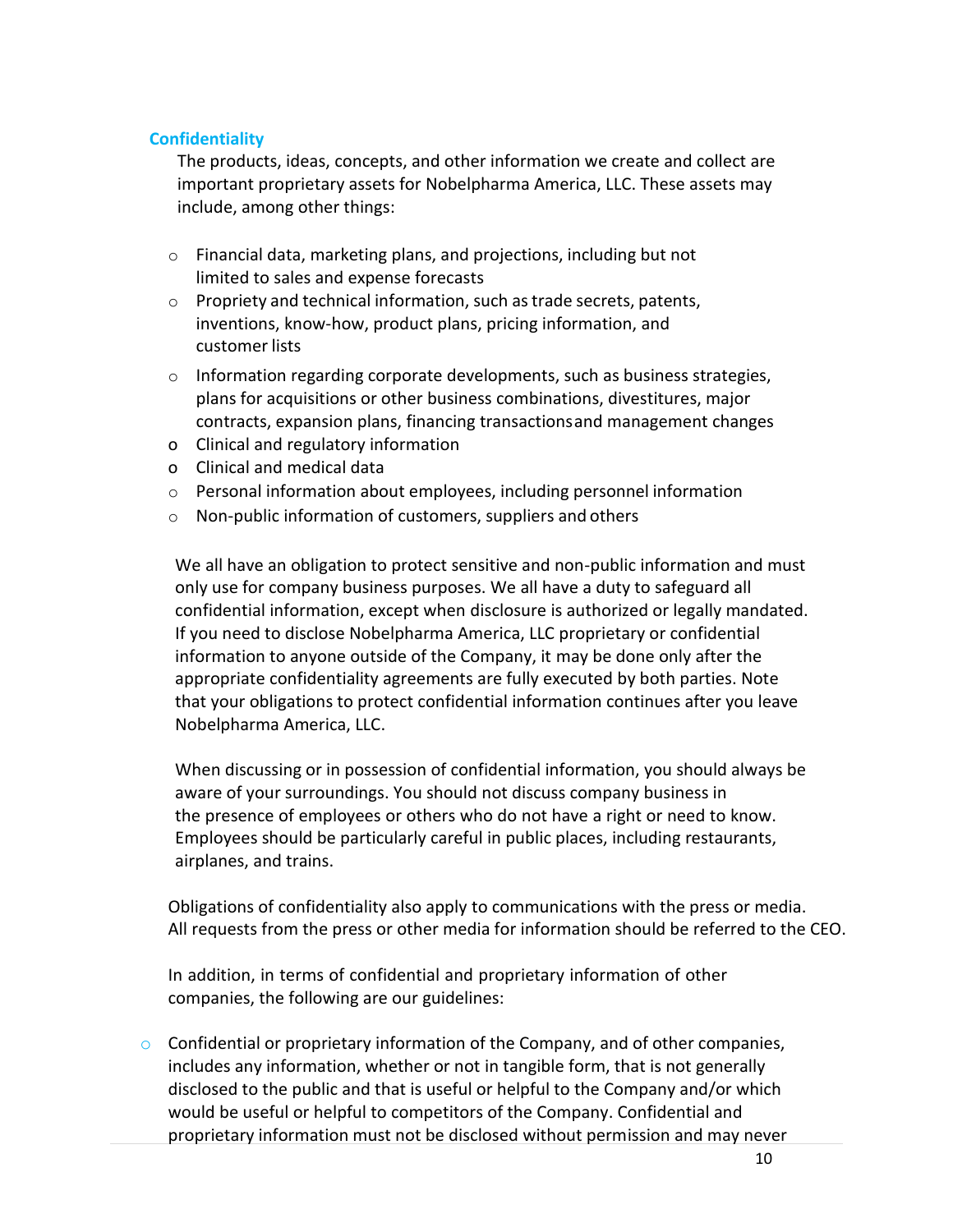be used for personal benefit or for the personal benefit of others.

o We should not receive or disclose any such proprietary and confidential information, except as expressly authorized by management and pursuant to written confidentiality agreements approved by the CEO. Because we may incur substantial liability if we improperly use or disclose information that has been provided to us in confidence, we should receive such information only when there is a clear business reason for doing so and then only under the terms and conditions of an agreementthat protects both parties' interests. Employees must also abide by and comply with lawful obligations regarding confidentiality that they have to their former employees, such as restrictions on the use and disclosure of confidential information.

#### <span id="page-10-0"></span>**Anti-Trust and Competition Laws**

Antitrust and competition laws are designed to protect free enterprise. These laws are based on the premise that the public interest is best served by vigorous competition and will suffer from illegal agreements or collusion among competitors. While these laws are complex and difficult to summarize, antitrust laws generally prohibit:

- o Agreements, whether formal or informal, with competitors that harm competition or customers, including price fixing and allocations of customers, territories or contracts;
- o Agreements, whether formal or informal, that establish or fix the price at which a customer may resell a product or that boycott customers or suppliers;
- o Making unfair or misleading statements to disparage or undermine the products or services of a competitor; and
- o The acquisition or maintenance of a monopoly or attempted monopoly through anti- competitive conduct.

Certain kinds of information, such as pricing, production and inventory, should not be exchanged with competitors, regardless of how innocent or casual the exchange may be and regardless of the setting, whether business or social.

Antitrust and competition laws impose severe penalties for certain types of violations, including criminal penalties and potential fines and damages of millions of dollars, which may be tripled under certain circumstances. Understanding the requirements of antitrust and unfair competition laws of the various jurisdictions where we do business can be difficult, and you are urged to seek assistance from your supervisor or the Head of Compliance whenever you have a question relating to these laws.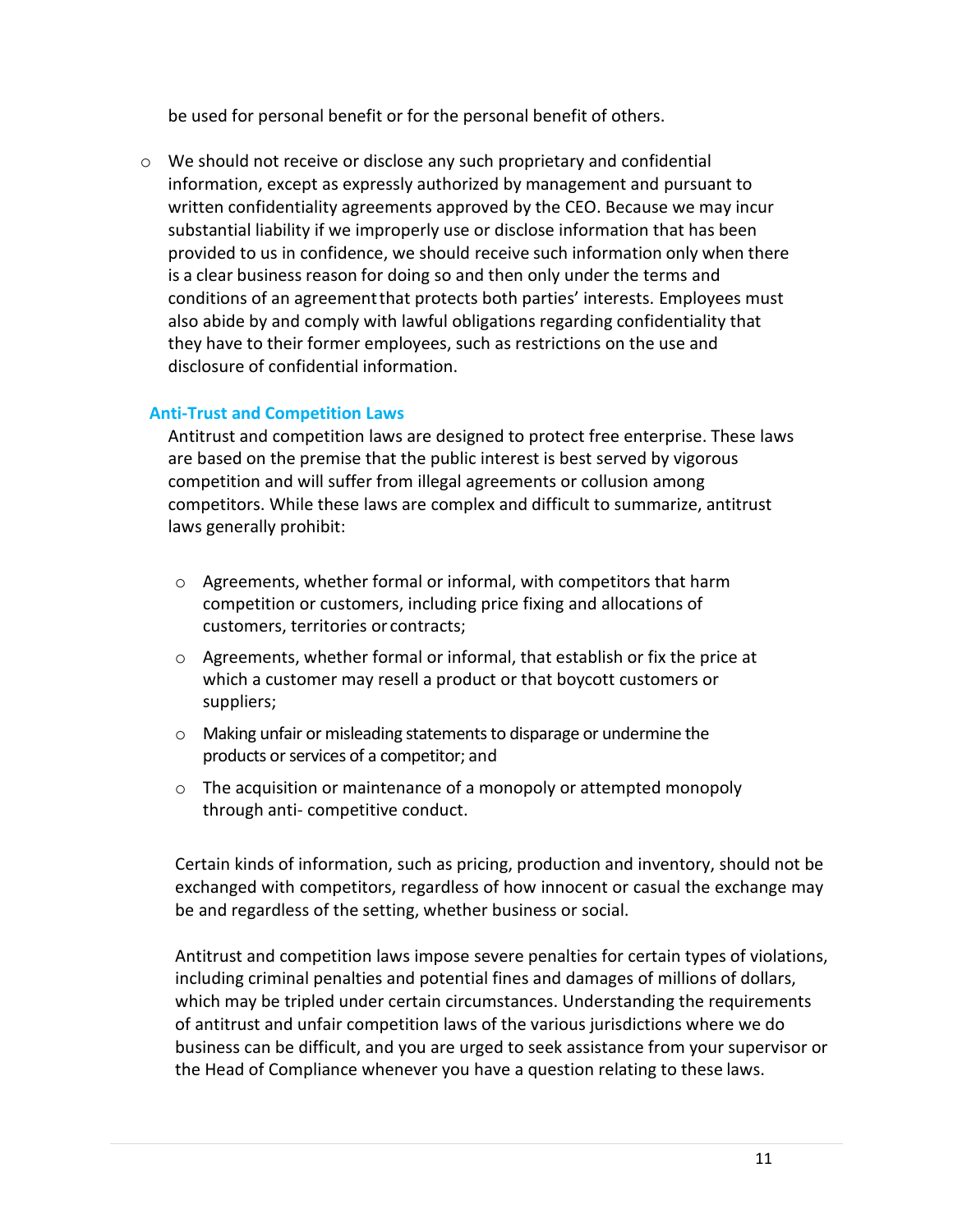#### <span id="page-11-0"></span>**Corporate Opportunities**

You owe a duty to the Company to advance its legitimate interests. Thus, you may not take for yourself corporate opportunities that are discovered through the use of Company property or information or as a result of your position with the Company, unless such opportunities are first offered to, and rejected by, the Company. Even opportunities that are acquired privately by you may be questionable if they are related to our existing or proposed lines of business.

Participation in an investment or outside business opportunity that is directly related to our lines of business must be pre- approved by the CEO. If you have any questions about whether you can avail yourself of a corporate opportunity, contact the CEO.

#### <span id="page-11-1"></span>**Record Retention and Documentation**

The Company must retain records for immediate use, as well as possible longterm use for litigation purposes, historical reference, contractual obligations, regulatory or legal requirements, or for other purposes as determined by the Company. Information must be stored in a secure manner and complete records identified, indexed for retrieval, securely stored, and disposed of in the appropriate manner and in accordance with Company policies, procedures and the law. You should also comply with Company records management policies and retention schedules. Requests by third parties (such as lawyers or governmental agencies), lawsuits, or other inquiries or issues may necessitate the need to hold records beyond normal retention schedules. It is Company policy to preserve any records relevant to a "Legal Hold" or any other "Hold Order" issued.

#### **Consulting, Speaking, or Training Arrangements with Healthcare Professionals**

The Company may, from time to time, enter into an agreement with an HCP to provide bona fide services to the Company. These services may include speaking at presentations or conferences, participating in advisory board meetings, providing general consulting services, training employees or conducting clinical trials or other research. Prior to entering into an agreement with an HCP, there must be a legitimate business or scientific need for the service that has been identified, demonstrated and documented. Compensation provided to HCP consultants and reimbursement for expenses must be reasonable and reflect the fair market value of the services being performed under the agreement. Compensation may not vary based on the volume or the value of the HCP's past, present or anticipated business. Questions concerning such arrangements with HCPs should be directed to Corporate Planning.

#### <span id="page-11-2"></span>**Conflicts of Interest**

A conflict of interest may arise when an employee's private interest interferes, or gives the appearance of interference, with the Company's interest. We all have a duty to avoid interests, investments, or associations in which a conflict of interest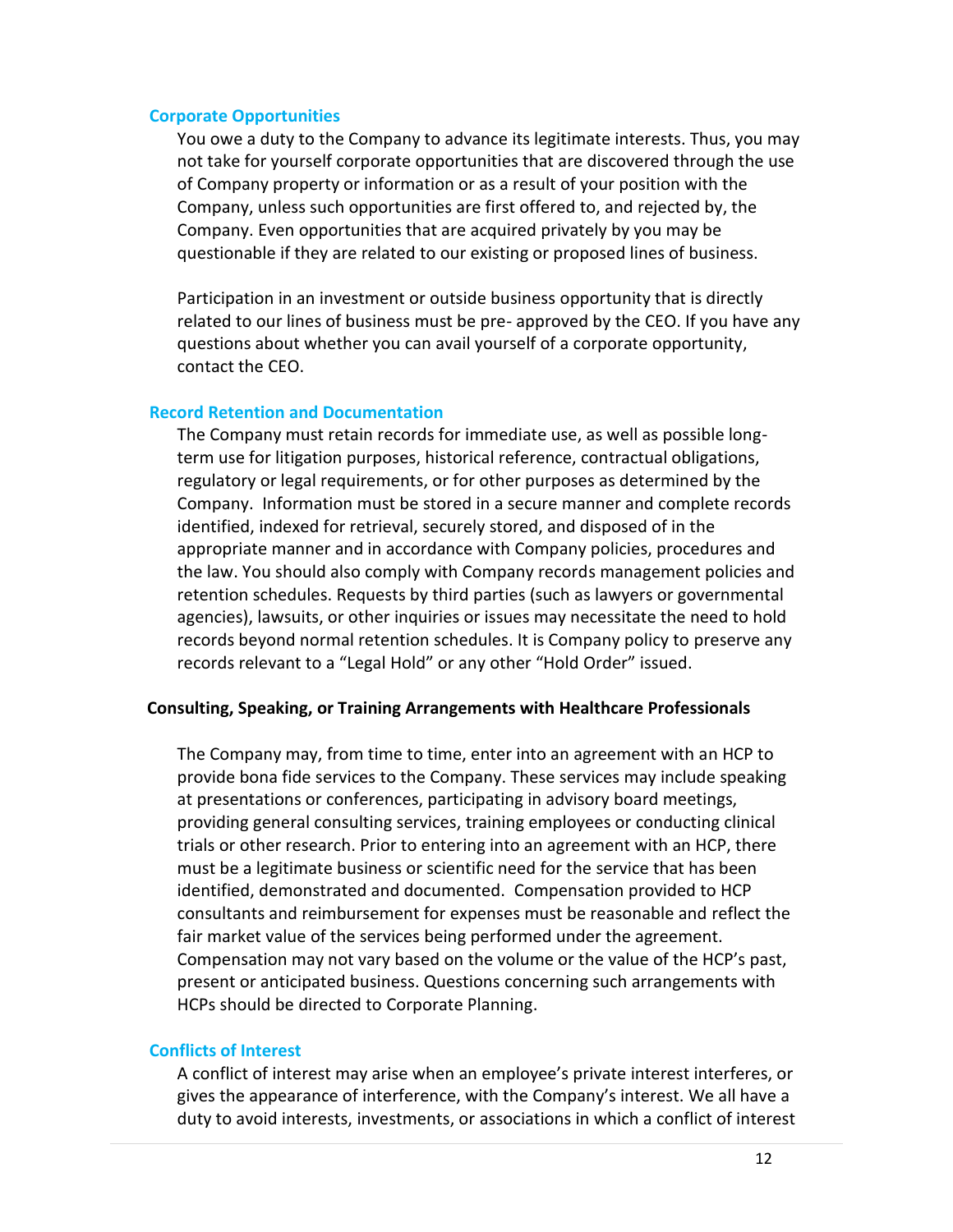might arise while acting as a Nobelpharma America, LLC employee.

The following are examples of situations that may create conflicts of interest:

- $\circ$  Employment by (including consulting for) or service on the board of a competitor, customer or supplier or other service provider. Activity that enhances or supports the position of a competitor to the detriment of the Company is prohibited, including employment by or service on the board of a competitor. Employment by or service on the board of a customer or supplier or other service provider is generally discouraged and you must seek authorization in advance if you plan to take a position which falls into any of these areas.
- o Supervising, review or other influential position on the performance evaluation, pay or benefits of someone in a personal/family relationship such as a family member or significant other.
- o Owning, directly or indirectly, a significant financial interest in any entity that does business, seeks to do business, or competes with us. This includes conducting Company business transactions with your family members. In addition to the factors described above, persons evaluating ownership in other entities for conflicts of interest will consider the size and nature of the investment; the nature of the relationship between the other entity and the Company; the employee's access to confidential information and the employee's ability to influence Company decisions. If you would like to acquire a new financial interest of kind described in this paragraph, you must seek approval in advance.
- o Soliciting or accepting gifts, favors, loans or preferential treatment from anyperson or entity that does business or seeks to do business with us.
- $\circ$  Soliciting contributions to any charity or for any political candidate from any person or entity that does business or seeks to do business with us.
- o Taking personal advantage of corporate opportunities.
- $\circ$  Any situation in which, without proper authorization, you are required or tempted to disclose, or do disclose, any intellectual property, confidential or proprietary information, or any trade secret of the Company.

Any business amenity should be consistent with customary business practice, Nobelpharma America, LLC policies, and should be reasonable and appropriate. It is your responsibility to use good judgment in this area and to know the policies, laws and rules that apply to you. As a general rule, you may give or receive gifts or entertainment to or from current or potential suppliers or collaborators only if the gift or entertainment could not be viewed as an inducement to, or reward for, any particular business decision.

Offering gifts, gratuities or entertainment intended to obtain sales or otherwise win favor or influence must be avoided with all parties with whom the Company does business. Reasonable noncash gifts, gratuities and entertainment of modest value are generally permissible business courtesies when dealing with non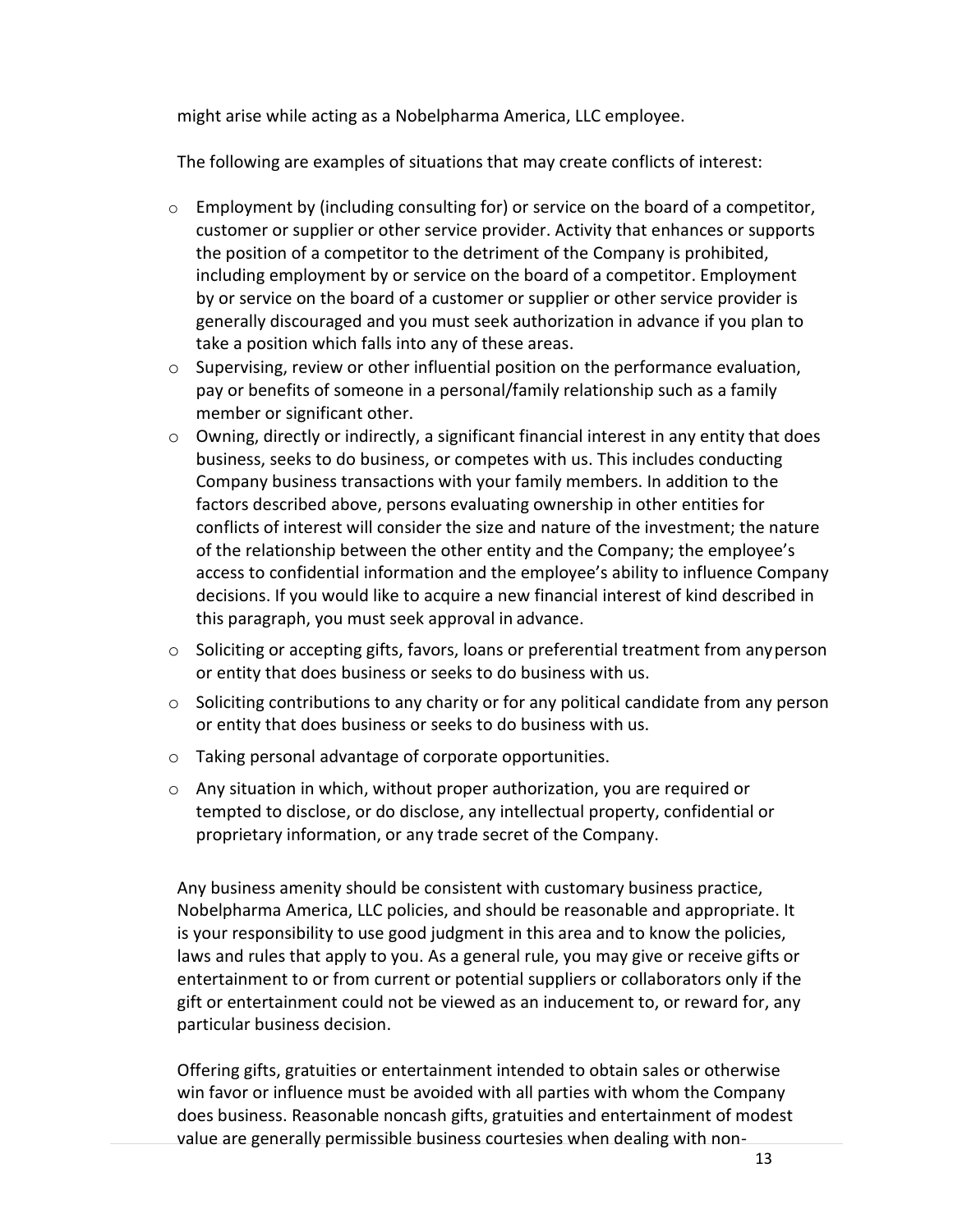government customers. Such business courtesies should be reasonably related to a legitimate purpose and otherwise in compliance with the Company's procedures. Special rules apply when dealing with government procurement officials and questions regarding such rules should be directed to the CEO.

Offering or accepting bribes or kickbacks to secure business is not only strictly prohibited, they may also result in criminal prosecution and may constitute violations of the Medicare Fraud and Abuse regulations.

All gifts and entertainment expenses must be properly accounted for on expense reports.

You should make every effort to refuse or return a gift that is beyond these permissible guidelines. If you believe it would be inappropriate to refuse a gift or you are unable to return a gift, or if you have any questions about whether it is permissible to accept a gift or something else of value, contact your supervisor or the CEO.

Nobelpharma America, LLC requires that employees fully disclose any situations that reasonably could be expected to give rise to a conflict of interest. If you suspect that you have a conflict of interest, or something that others could reasonably perceive as a conflict of interest, you must report it immediately to your supervisor or the CEO. Having a conflict of interest is not necessarily a violation of our Code or Company policies but failing to disclose it is a violation.

#### <span id="page-13-0"></span>**Competition and Fair Dealing**

It is the Company's policy to compete in the marketplace lawfully and ethically. Our commitment to fairness includes respecting the rights of our competitors to compete lawfully in the marketplace by abiding to all applicable laws in the course of competing. Although the spirit of these laws that are commonly referred to as antitrust/consumer protection/unfair competition laws is straightforward, their application to situations can be complex.

You are permitted to gather intelligence about companies from public sources such as their websites, published articles, price bulletins, advertisements, brochures or public presentations.

You must never use, or ask any third party to use, unlawful or unethical means such as misrepresentation, deception, theft, spying or bribery to gather competitive information.

<span id="page-13-1"></span>You should have an understanding of these laws as they relate to your job function and notify the CEO if you have any questions.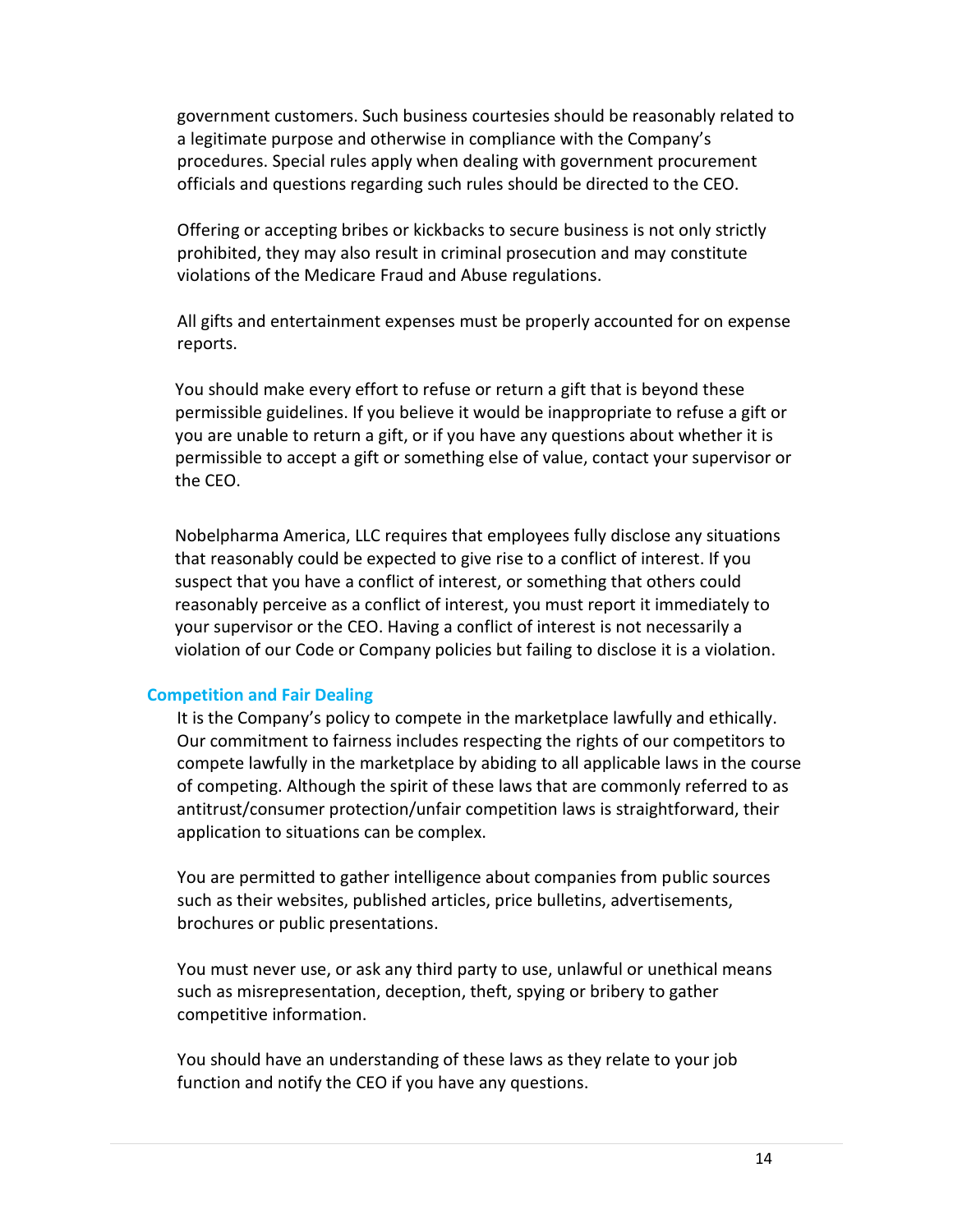#### **Protection and Use of Company Assets**

All employees are responsible for the proper use of company assets. This responsibility applies to all Nobelpharma America, LLC's assets, including your time, work and work product, cash and accounts, physical assets such as inventory, equipment, vehicles, computers, iPads/tablets, cell phones, systems, facilities and supplies, intellectual property, such as patents, copyrights, trademarks, inventions, technology, know-how, and trade secrets, and other proprietary or non-public information. Here are some general guidelines:

- $\circ$  You should use all reasonable efforts to safeguard company assets against loss, damage, misuse or theft
- $\circ$  You should be alert to situations that could lead to loss, damage, misuse or theft of company assets, and report any loss, damage, misuse or theft as soon as it comes to your attention
- o You should not use, transfer, misappropriate, loan, sell or donate company assets without appropriate authorization
- $\circ$  You must take reasonable steps to ensure that the Company receives good value for company funds spent when dealing with outside vendors, consultants or contractors
- o You should use, and safeguard assets entrusted to the Company's custody by customers, suppliers and others in the same manner as company assets

#### <span id="page-14-0"></span>**Access to Electronic Communications**

The Company respects the individual privacy of its employees, but these privacy rights do not extend to any employee's work-related conduct or to the use of Company provided equipment, systems or facilities. Employees should not have an expectation of privacy with respect to company provided equipment or the use of personal equipment on or connected to Nobelpharma America, LLC's infrastructure. The Company's mobile electronic and/or digital devices, voicemail, and computer systems are the property of Nobelpharma America, LLC and, thus, are expected to be used primarily for job-related communications.

Although employees have individual passwords to access the systems, the contents of electronic communications are always accessible by the Company for any business purpose.

#### <span id="page-14-1"></span>**Public Communications**

Nobelpharma America, LLC places a high value on its credibility and reputation in the community. What is written or said about Nobelpharma America, LLC in the news media and investment community directly impacts our reputation, positively or negatively. It is the Company's policy to provide timely, accurate and complete information in response to public requests, consistent with our obligations to maintain the confidentiality of competitive and proprietary information, and to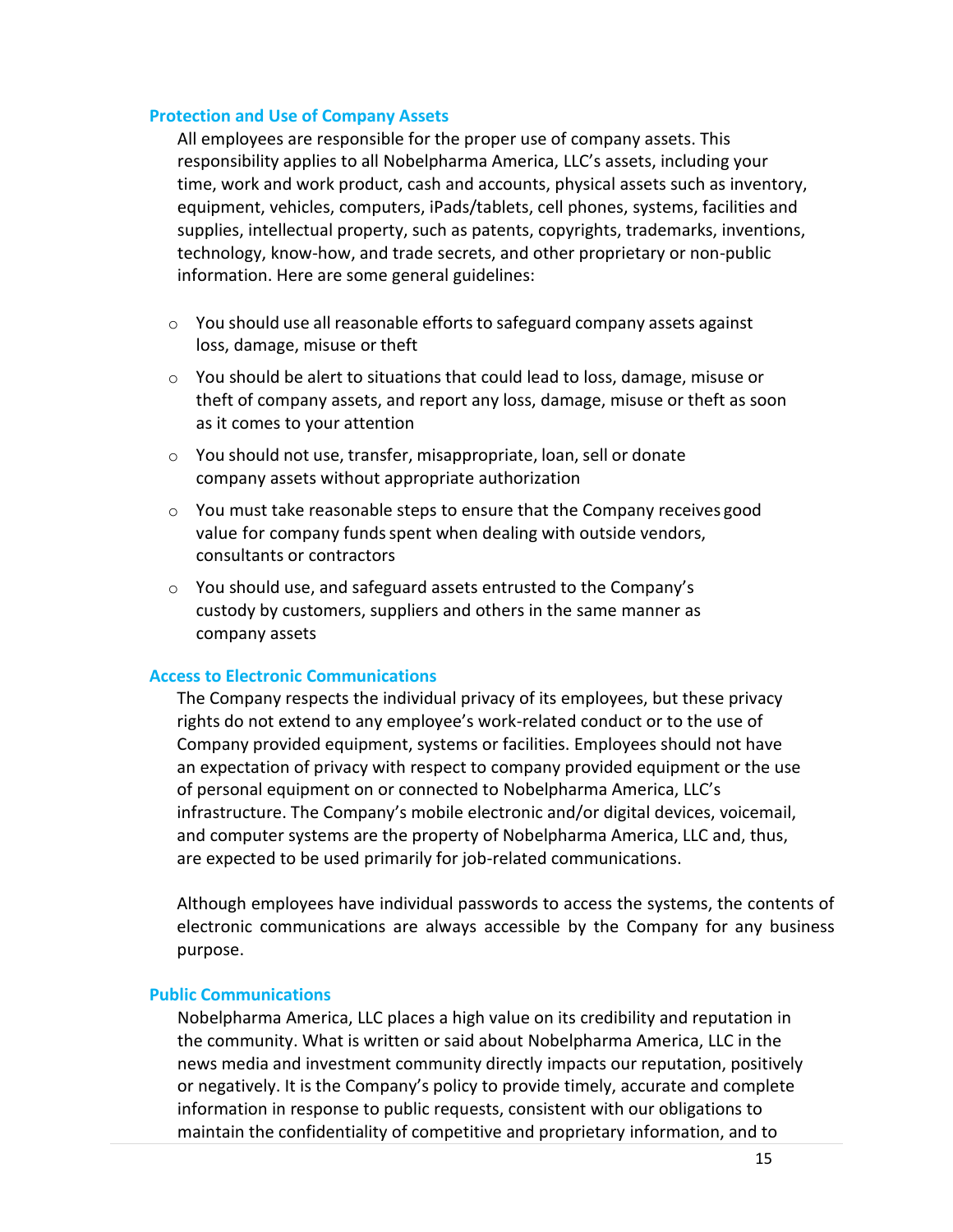prevent selective disclosure of market-sensitive financial data. To ensure compliance with this policy, all news media or other public requests for information regarding Nobelpharma America, LLC must be referred to Nobelpharma America, LLC's Corporate Planning.

If you believe that any disclosure is materially misleading or if you become aware of any material information that you believe should be disclosed to the public, it is your responsibility to bring this information to the attention of the CEO.

#### <span id="page-15-0"></span>**Social Media**

Protecting Nobelpharma America, LLC's image and reputation requires employees to use social media appropriately and responsibly, both professionally and personally. An employee posting online content or taking an action (e.g., sharing a post, rating a post or liking a post/comment), even on a personal account, must remember that this activity could be attributed to Nobelpharma America, LLC and negatively affect Nobelpharma America, LLC's image and reputation and/or jeopardize the company's compliance with applicable laws and regulations. Therefore, any employee who uses social media should do so responsibly and consider the potential consequences for Nobelpharma America, LLC.

Except as described below, employees and others working on behalf of the Company should not post content to any social media outlet that relates to the Company, a Company product, or the pharmaceutical industry without approval from the Company. This includes postings to bulletin boards, chat rooms, blogs, Facebook®, Instagram®, Twitter®, YouTube®, Snapchat® or any other forms of social media. Certain employees may be designated to post product or disease state information to company-controlled social media accounts when that content has gone through the proper review and approval process.

Employees may (at their discretion) add appropriate employment information to their LinkedIn profile or other similar social media sites.

#### <span id="page-15-1"></span>**Political Contributions and Activities**

Nobelpharma America, LLC allows its employees to participate in the political process as individuals and on their own time. However, federal and state contribution and lobbying laws limit the contributions Nobelpharma America, LLC can make to political parties or candidates. It is the Company's policy that Nobelpharma America, LLC funds or assets shall not be used to make a political contribution to any political party or candidate, unless prior approval has been given by the CEO.

The following guidelines are intended to ensure that any political activity you pursue complies with this policy:

 $\circ$  Contribution of Funds – You may contribute your personal funds to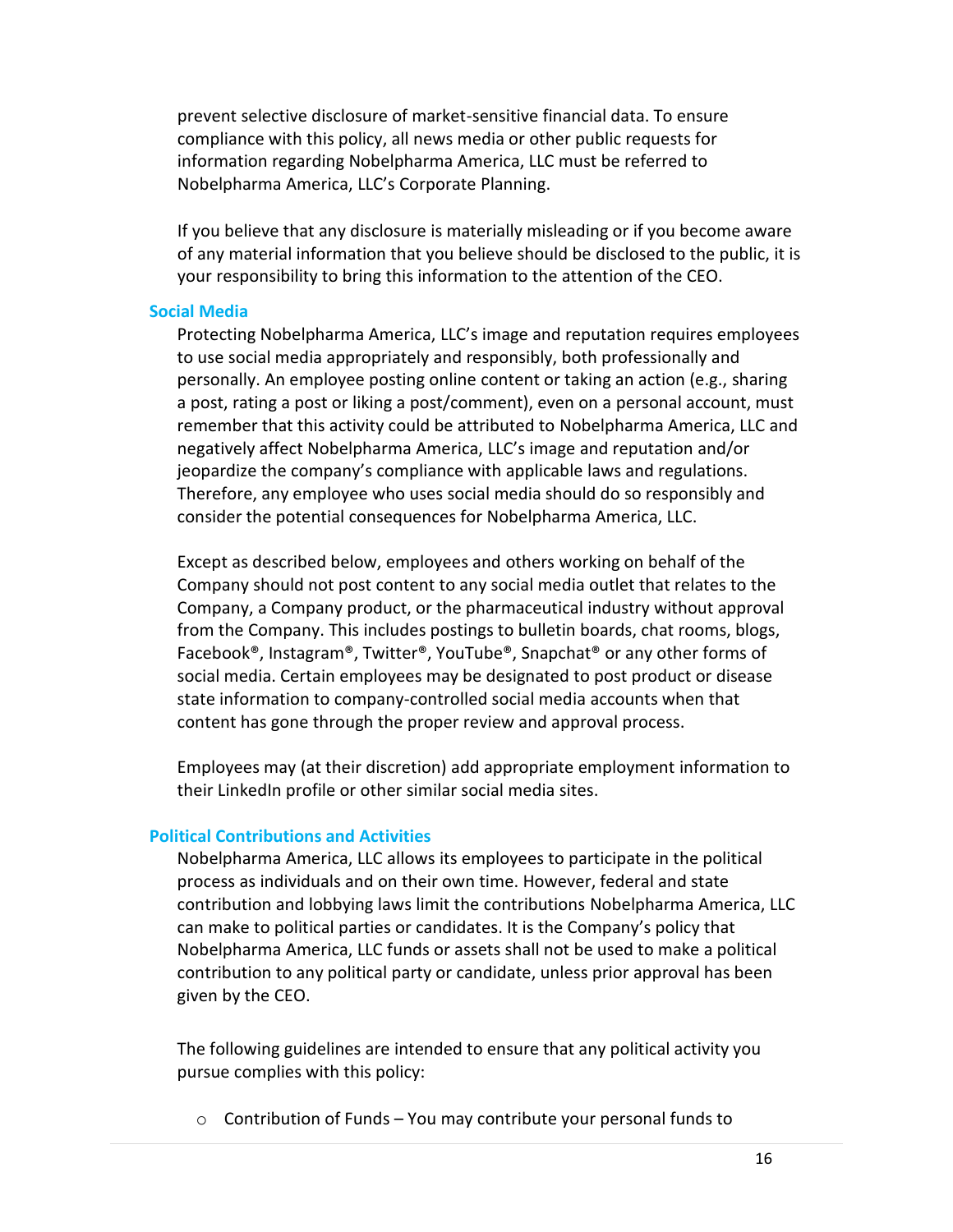political parties or candidates. Nobelpharma America, LLC will not reimburse you for personal political contributions.

- o Volunteer Activities You may participate in volunteer political activities during non-work time. You may not participate in political activities during working hours.
- o Use of Company Facilities Nobelpharma America, LLC's facilities may not be used for political activities (including fundraisers or other activities related to running for office) without the approval of the CEO. Nobelpharma America, LLC may make its facilities available for limited political functions, including speeches by government officials and political candidates, with the approval of the CEO.
- o Use of Company Name When you participate in political affairs, you should be careful to make it clear that your views and actions are your own, and not made on behalf of Nobelpharma America, LLC.

These guidelines are intended to ensure that any political activity you pursue is done voluntarily, with your own resources and on your own time. Please contact the CEO if you have any questions about this policy.

#### <span id="page-16-0"></span>**Environmental Health and Safety**

The health and safety of our workplace and its impact on the environment is of utmost importance. Nobelpharma America, LLC is committed to providing a safe and healthy working environment for its employees and avoiding adverse impact and injury to the environment and the communities in which we do business.

You should strive to conserve resources and reduce waste and emissions through recycling and other energy conservations measures. You have a responsibility to promptly report any actual or suspected violations of environmental laws or any events that may result in a discharge or emission of hazardous materials. In addition, you are expected to comply with all applicable health, safety, and environmental laws and regulations, as well as Company policies.

Nobelpharma America, LLC is also committed to a drug-free workplace. The misuse of drugs or alcohol, both legal and illegal, while on company premises or business interferes with a safe, healthy and productive work environment and is prohibited. Nobelpharma America, LLC prohibits the use of illegal drugs and the abuse of legal drugs or alcohol, on its premises, in its vehicles and while conducting company business.

#### <span id="page-16-1"></span>**Data Privacy**

Nobelpharma America, LLC respects the confidentiality of the personal information of its customers, patients, and employees and is committed to protecting and preserving the security, integrity, and confidentiality of this information. Always follow the Company's policies and procedures for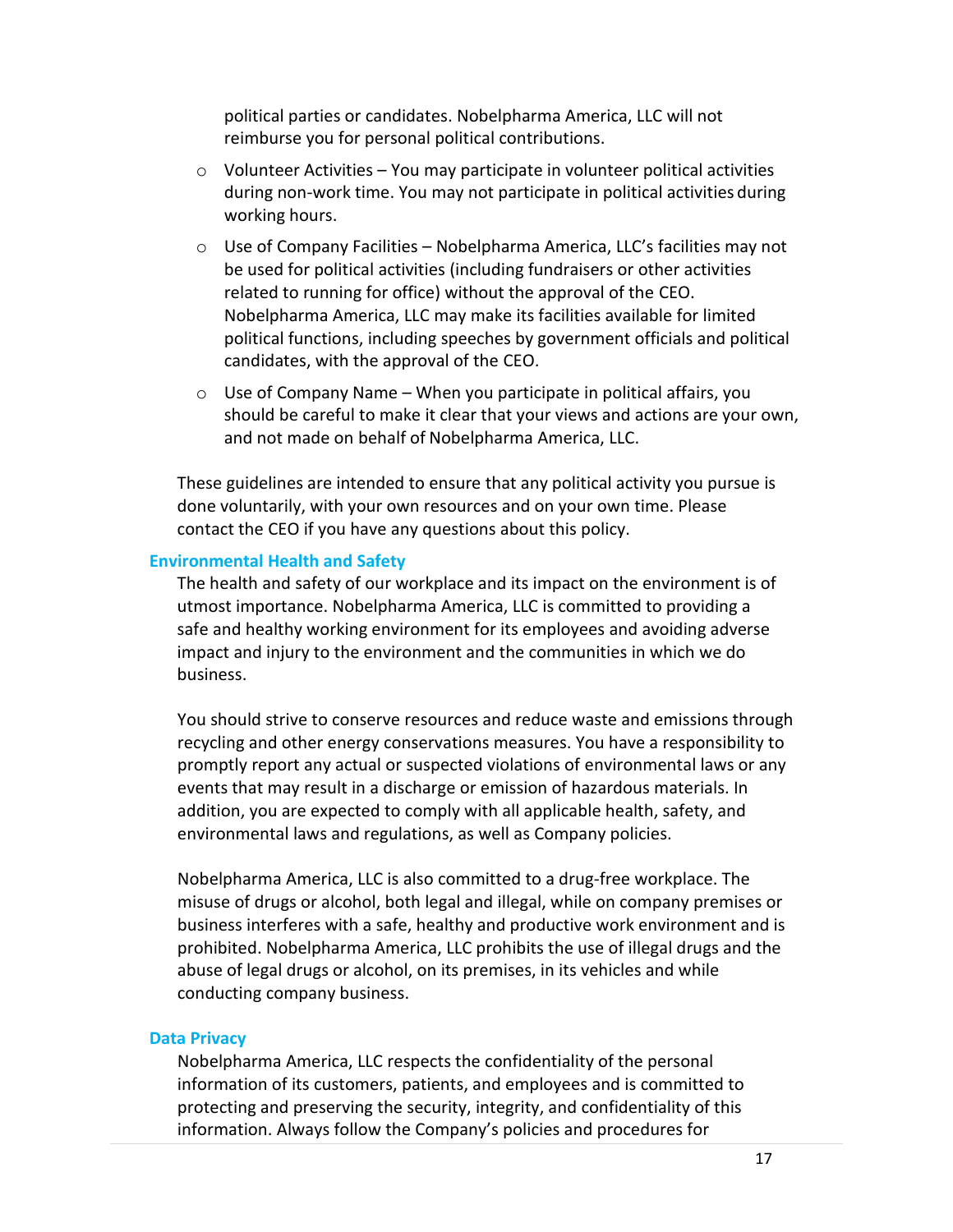receiving or sharing personal information of customers, employees, patients, or others. It is your responsibility to use good judgment in this area and to know the policies, laws and rules that apply to you.

#### <span id="page-17-0"></span>**Disclosure of Debarment, Exclusion and Other Restrictions**

You are required to immediately self-disclose any information that might preclude your involvement in Company business operations. This includes any restrictions preventing involvement in federal health care programs. The Company reserves the right to screen employees, contractors or consultants for exclusion, debarment and other ineligibility in federal healthcare programs or government contracts.

# <span id="page-17-1"></span>**Additional Information**

Nobelpharma America, LLC employees are responsible for knowing and complying with the current laws, regulations, standards, policies, and procedures that govern our work. If you have any questions concerning the meaning or application of the Code of Business Conduct and Ethics, any Company policies, or the legal or regulatory requirements applicable to your position, it is your responsibility to seek guidance from your Supervisor, Human Resources, member of the Leadership Team, the Head of Compliance or the CEO.